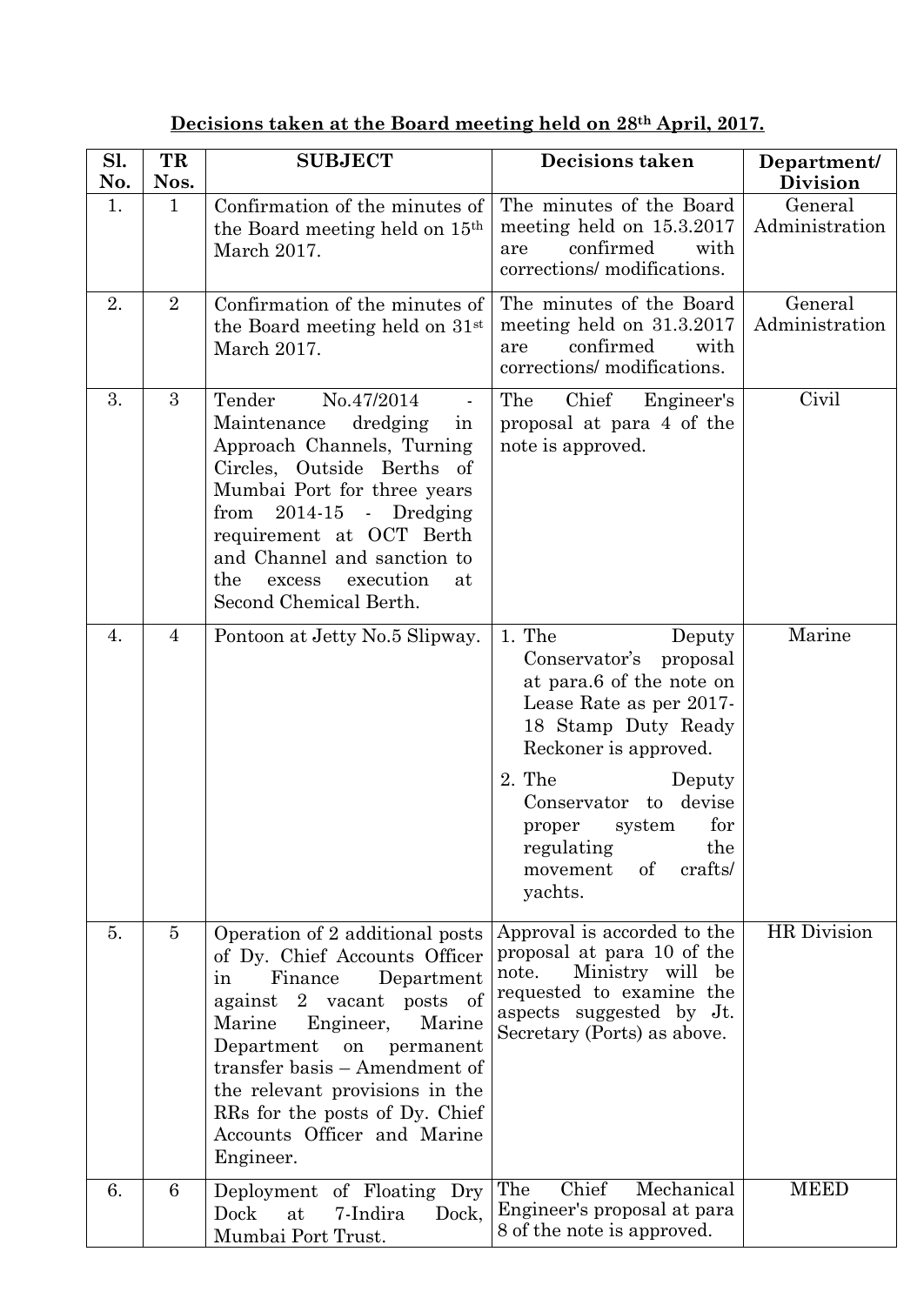| 7.  | 7  | "SONGA<br>TOPAZ":<br>M.T.<br>Damage to 2 <sup>nd</sup> Chemical Berth<br>under construction<br>at<br>New Pir Pau Jetty at Mumbai<br>on $28th$ September $2013$ – Loss<br>of Business issue.                                                                                                        | Approval is accorded -<br>(i)<br>communicate<br>to<br>to<br>Interport<br>Marine<br>Services Pvt. Ltd. to<br>pay the revised claim<br>$Rs.12,85,76,406/$ -<br>οf<br>within 10 days; and<br>if<br>no payment is<br>(ii)<br>received,<br>to encash<br>the Bank Guarantee<br>of Rs.15 Crore. | Finance |
|-----|----|----------------------------------------------------------------------------------------------------------------------------------------------------------------------------------------------------------------------------------------------------------------------------------------------------|------------------------------------------------------------------------------------------------------------------------------------------------------------------------------------------------------------------------------------------------------------------------------------------|---------|
| 8.  | 8  | $T.No.S.50A/2013 -$ Supply of<br>well water and transport of<br>potable water by tanker lorries<br>in the jurisdiction of General<br>works - Northern & Southern<br>Divisions for a period of 12<br>months during the years 2014<br>& 2015 - Sanction to Excess in<br>quantities and Revised Cost. | Chief<br>The<br>Engineer's<br>proposal at para 6 of the<br>note is approved.                                                                                                                                                                                                             | Civil   |
| 9.  | 9  | Surrender of plot of land at Pir<br><b>RCF</b><br>by<br>(code<br>Pau<br>No.10104102).                                                                                                                                                                                                              | The<br>Chief<br>Engineer's<br>proposal at para 8 of the<br>note is approved.                                                                                                                                                                                                             | Civil   |
| 10. | 10 | Allotment of Space for Pre-<br>Delivery Inspection (PDI)<br>Facilities at Frere Basin Shed<br>No. 3 to General Motors India<br>Pvt. Ltd.                                                                                                                                                           | The<br>Traffic<br>Manager's<br>proposal at para 8 of the<br>note is approved.                                                                                                                                                                                                            | Traffic |
| 11. | 11 | Launch<br>Service<br>Passenger<br>from Ferry Wharf to Mora -<br>Request for extension<br>for<br>erection of ticketing Booth/<br>kiosk at Ferry Wharf.                                                                                                                                              | Traffic<br>The<br>Manager's<br>proposal at para 13 of the<br>note is approved.                                                                                                                                                                                                           | Traffic |
| 12. | 12 | Annual Escalation factor for<br>ARR<br>computation<br>and<br>Computation of indexed SOR<br>by Major Port Trusts under<br>Tariff Policy, 2015.                                                                                                                                                      | The FA&CAO's proposal at<br>para<br>7 of the note is<br>approved.                                                                                                                                                                                                                        | Finance |
| 13. | 13 | Tender<br>No.47/2016-<br>Maintenance<br>dredging<br>in<br>Indira Dock basin of Mumbai<br>Port - Acceptance of Price Bid.                                                                                                                                                                           | Chief<br>The<br>Engineer's<br>proposal at para 7 of the<br>note is approved.                                                                                                                                                                                                             | Civil   |